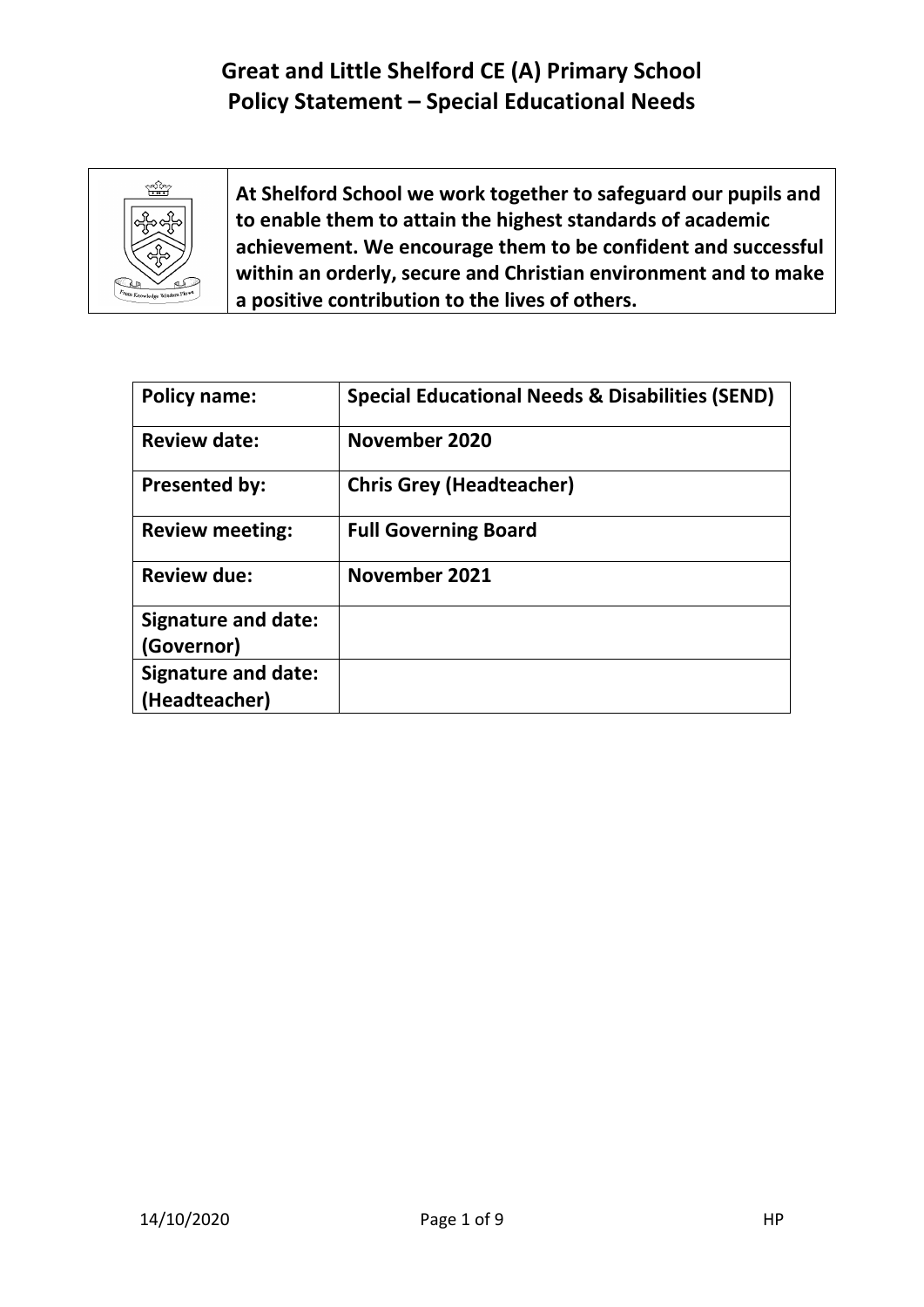### 1. **Introduction**

As a community of adults and children, we actively work towards celebrating the achievements of all the people in our school. We strongly believe that the teaching and learning and the attitudes and personal well being of everyone is important, and our ethos and policies show this. We have high expectations, and believe these can be achieved partly through the use of suitable targets.

All children of all abilities are given equal access to the curriculum and are taught by differentiated activities where appropriate. This personalised learning applies to children of all abilities and we aim to enable each child to reach their full potential. This Policy should be read in conjunction with the school's policy on Equal Opportunities which can be found on the school website.

### **Definition of SEND as outlined in the 0 – 25 SEND Code of Practice 2014**

A child or young person has special educational needs if they have a learning difficulty or disability which requires special educational provision to be made for them.

Children and young people with special educational needs may need extra or different provision in relation to thinking and understanding as a result of physical or sensory difficulties, social, emotional or mental health difficulties, difficulties with speech and language or how they relate to and behave with other people. Disabled children and young people may require extra or different provision, for example, if they are less mobile than their peers and require additional or extra provision so they can access the same learning opportunities.

**Please note:** A child or young person does not have a learning difficulty or disability simply because the language in which they are (or will be) taught is different from the one they speak at home.

### **The broad areas of SEND:**

Special educational needs and provision can be considered as falling under four broad areas:

- Communication and interaction
- Cognition and learning
- Social, emotional and mental health (previously social, emotional and behavioural difficulties)
- Sensory and/or physical

### **Communication and interaction**

Children and young people with speech, language and communication needs (SLCN) have difficulty in communicating with others. This may be because they have difficulty saying what they want to, understanding what is being said to them or they do not understand or use social rules of communication. The profile for every child with SLCN is different and their needs may change over time. They may have difficulty with one, some or all of the different aspects of speech, language or social communication at different times of their lives.

Children and young people with an Autism Spectrum Disorder, including Asperger's Syndrome and Autism, are likely to have particular difficulties with social interaction.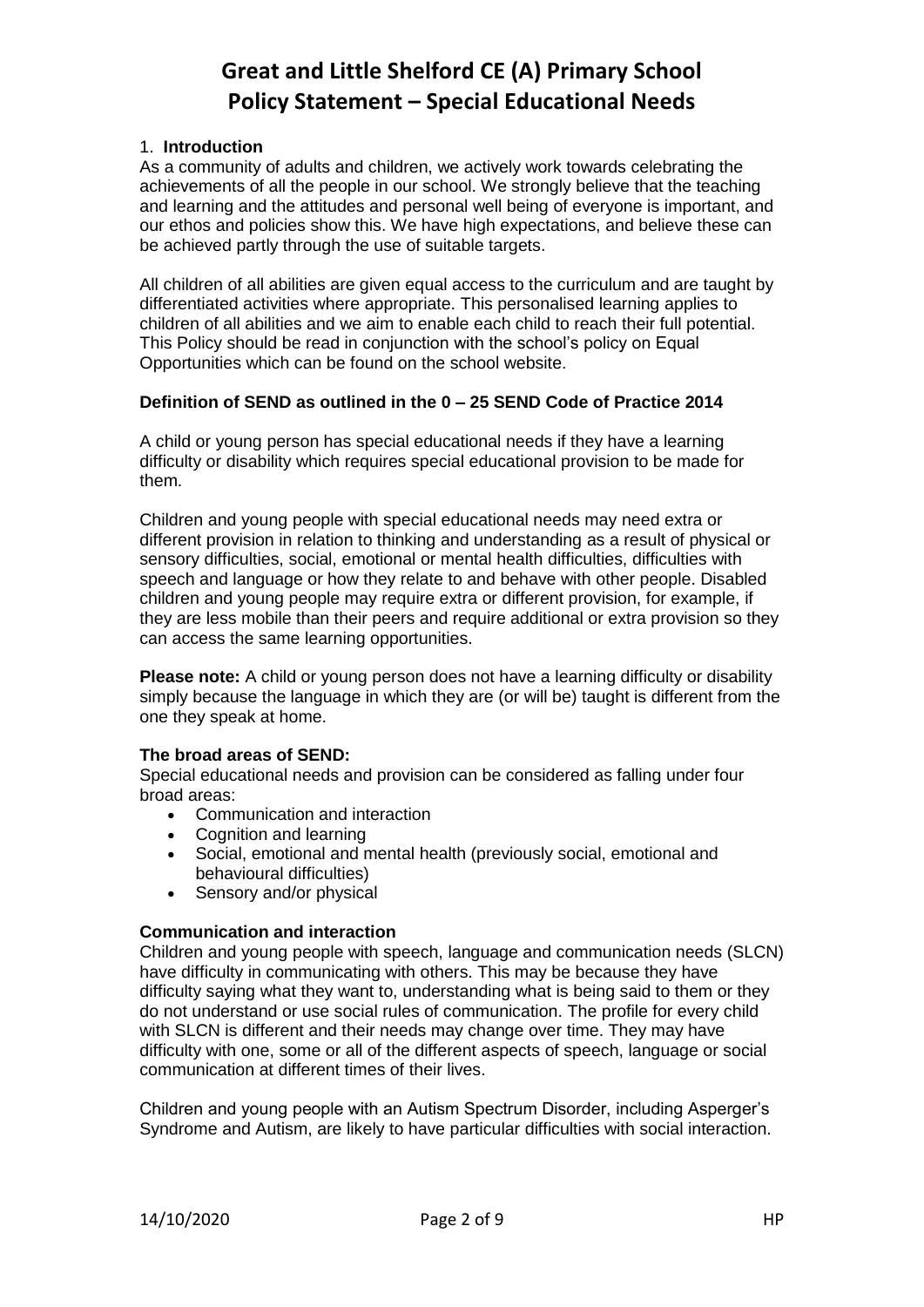They may also experience difficulties with language, communication, social interaction and imagination, which can impact on how they relate to others.

#### **Cognition and learning**

Support for learning difficulties may be required when children and young people learn at a slower pace than their peers, even with appropriate differentiation. Learning difficulties cover a wide range of needs, including moderate learning difficulties (MLD), severe learning difficulties (SLD), where children are likely to need support in all areas of the curriculum and associated difficulties with mobility and communication, through to profound and multiple learning difficulties (PMLD), where children are likely to have severe and complex learning difficulties as well as a physical disability or sensory impairment.

Specific learning difficulties (SpLD), affect one or more specific aspects of learning. This encompasses a range of conditions such as dyslexia, dyscalculia and dyspraxia.

#### **Social, emotional and mental health difficulties**

Children and young people may experience a wide range of social and emotional difficulties which manifest themselves in many ways. These may include becoming withdrawn or isolated, as well as displaying challenging, disruptive or disturbing behaviour. These behaviours may reflect underlying mental health difficulties such as anxiety or depression, self-harming, eating disorders or physical symptoms that are medically unexplained. Other children and young people may have disorders such as attention deficit disorder, attention deficit hyperactive disorder or attachment disorder.

#### **Sensory and/or physical needs**

Some children and young people require special educational provision because they have a disability which prevents or hinders them from making use of the educational facilities generally provided. These difficulties can be age related and may fluctuate over time. Many children and young people with vision impairment (VI), hearing impairment (HI) or a multi-sensory impairment (MSI) will require specialist support and/or equipment to access their learning. Children and young people with an MSI have a combination of vision and hearing difficulties, which makes it even more difficult for them to access the curriculum or study programme than for those with a single sensory impairment.

Some children and young people with a physical disability (PD) require additional ongoing support and equipment to access all the opportunities available to their peers.

#### **2. Aims:**

- a. To identify and provide for all children's learning needs as early as possible, using a range of strategies that recognise the various complexities of each child's needs;
- b. To positively carry out the duties of the SEND Code of Practice (January 2015) by promoting a focus on inclusive practice and the removal of barriers to learning for all children and by ensuring that there is high quality provision to meet the needs of those experiencing a learning difficulty or who have a disability.
- c. To help all children enjoy equal access to the broad, balanced and relevant school curriculum taking into account their age, aptitude and abilities;.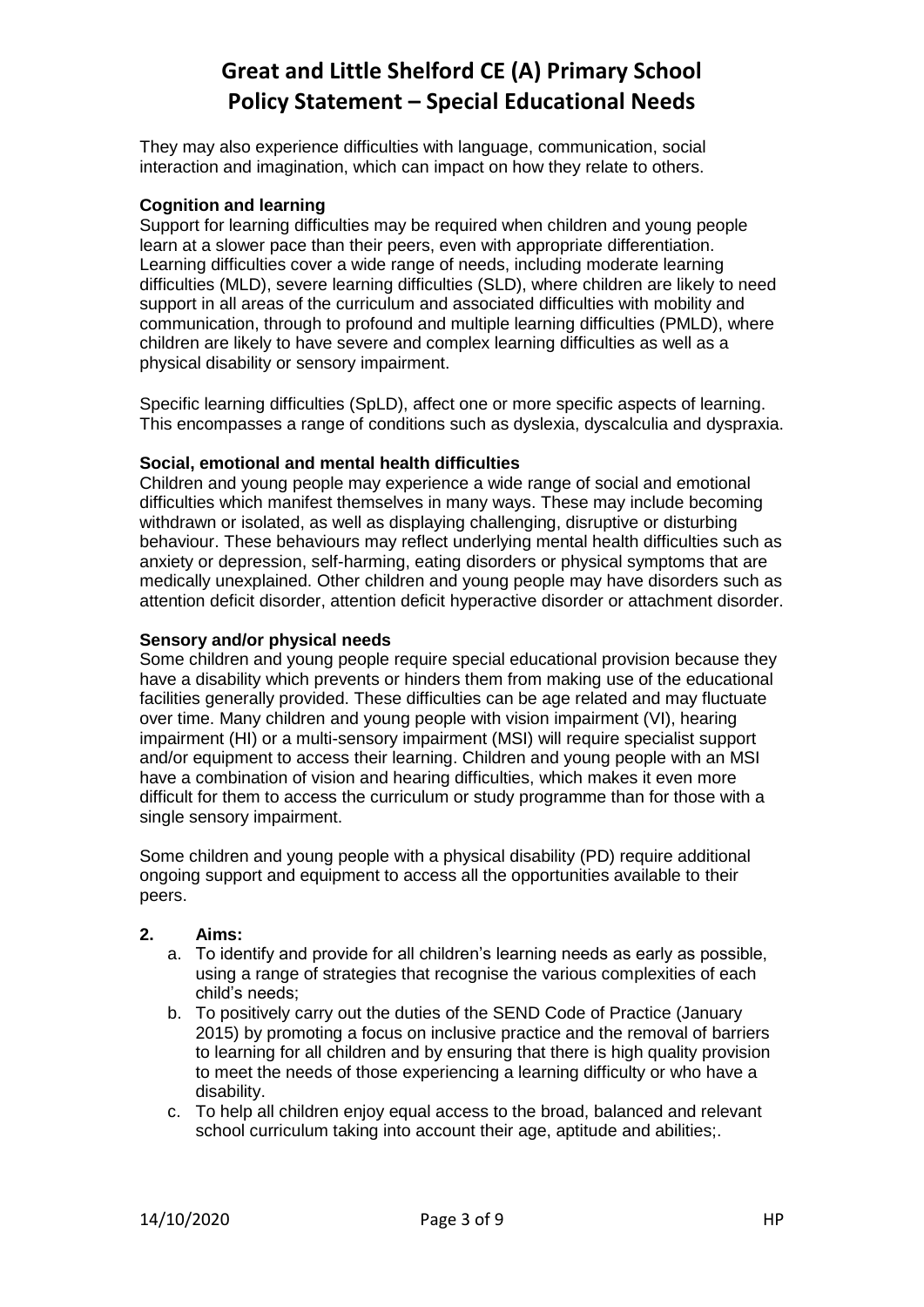- d. To ensure that a pupil with special educational needs participates in the activities of the school, so far as is reasonably practical;
- e. To ensure that the views of the child are sought and valued, according to their age and understanding, within the process of decision making;
- f. To work with the parents regularly regarding the support of their child's education, ensuring their views are sought and valued within the process of decision making;
- g. To ensure that the culture, practice, management and deployment of resources in school are designed so that all children's needs are met;
- h. To regularly review interventions made by the school on behalf of the pupil, to assess progress and appropriateness;
- i. To work in close partnership with Governors, Staff, Pupils and their Parents to create and maintain the best possible provision for all children who have been identified as having special educational need in accordance with the current Code of Practice (January 2015);.
- j. To establish and maintain a multi-disciplinary approach between all parties (education, health and social care services) concerned with the provisions made for each child, and ensure that these are reviewed regularly;
- k. To work with the Early Help Team to ensure pupils' needs are met and that they are able to engage fully in school.

### **3. Roles and Responsibilities:**

Provision for children with special educational needs is the responsibility of everyone working with the child, including all school staff, external agencies, and the parents of the child.

### **Class teaching teams** (teachers and teaching assistants)

- Assessing pupil progress and identifying, planning and delivering any additional help a child may need (this could be targeted work or additional support);
- Liaising closely with the Special Education Needs/Disabilities Co-ordinator (SENDCo) about pupils needing additional help;
- Raising individual pupil needs at the termly Pupil Progress meetings with the SENDCo, assessment leader and headteacher and planning targets based on the smaller steps.
- Planning and delivering personalised teaching and learning for a child as identified on the school's provision map;
- Ensuring that the school's SEND Policy is reflected in their classroom environment and in the provision put in place for all the pupils they teach with any SEND;
- Working collaboratively with Teaching Assistants and overseeing support that they provide for children;
- Developing positive and constructive relationships with parents and ensuring that parents/carers are involved in supporting their child's learning;
- Ensuring that the child's views are sought and valued.

### **The SENDCo,** Mrs Heather Paterson

 Developing and reviewing the school's SEND policy in consultation with School staff and Governors;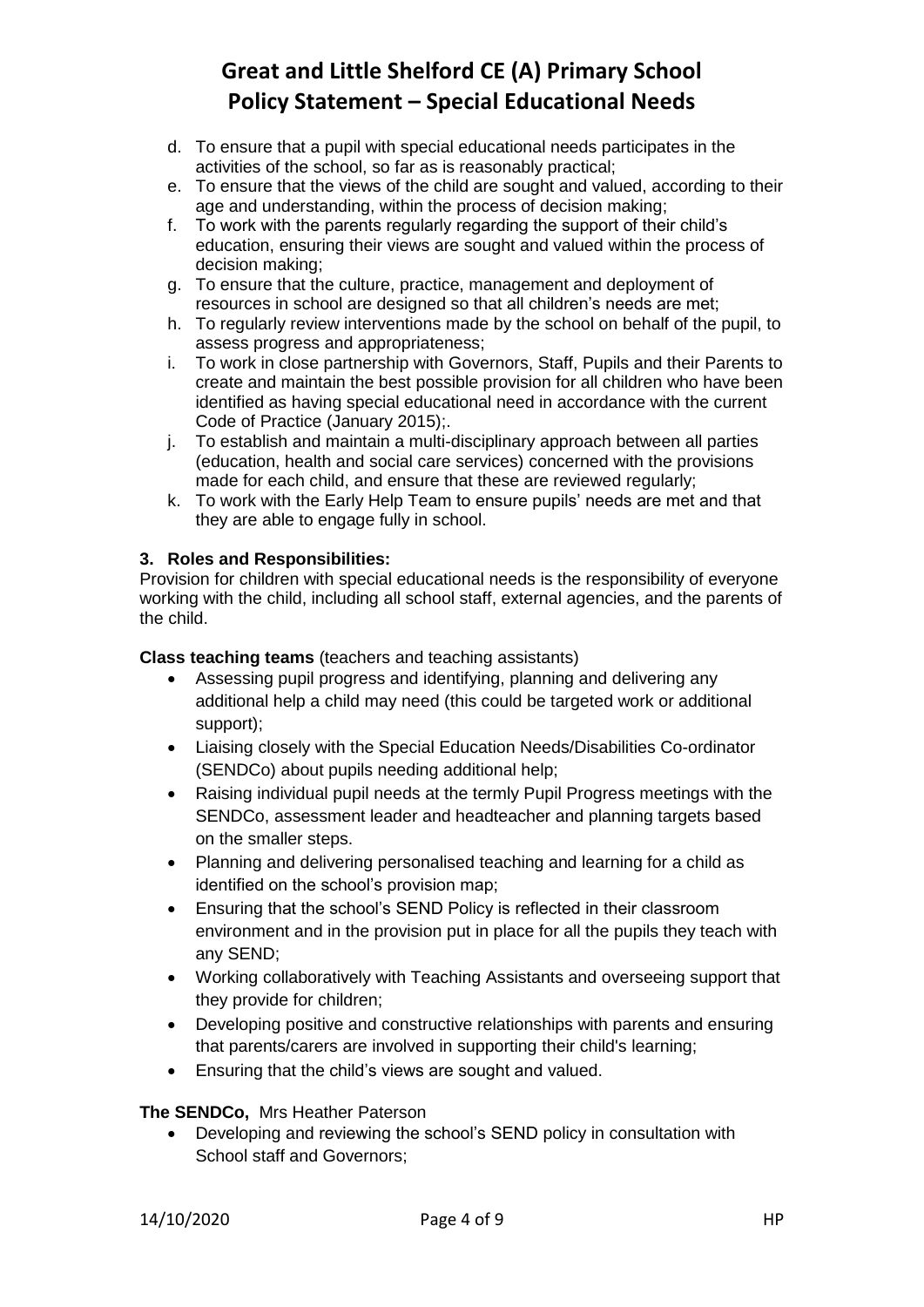- Developing a whole school provision map with all staff to enable:
	- o The co-ordination all the support for children with special educational needs and/or disabilities (SEND);
	- o Efficient and effective use of school resources including adult support;
	- o Identification of CPD of staff in relation to SEND;
	- o Effective monitoring and evaluation of provision for SEND
	- o An accurate record of the school's SEND register (a system for ensuring that all the SEND needs of pupils in this school are known) and making sure that records of a child's progress and needs are kept;
- Ensuring that relevant background information about individual children with special educational needs is collected, recorded and updated;
- Providing specialist support for teachers and support staff in the school, so that they can help children with SEND in their class to achieve the best progress possible;
- Managing the Teaching Assistants:
- Developing positive and constructive relationships with parents/carers and ensuring that they are:
	- **EXEDENT** involved in supporting their child's learning;
	- **EXECT:** kept informed about the support their child is getting;
	- **EXECUTE:** involved in reviewing how their child is progressing;
- Liaising with all professionals who may be coming in to school to help support a child's learning, e.g. Speech and Language Therapy, Educational Psychology.

### **The Headteacher**, Mr Chris Grey

- The day-to-day management of all aspects of the school; this includes the support for children with SEND;
- The Head teacher will give responsibility to the SENDCo and class teachers, but is still responsible for ensuring that all children's needs are met;
- The Head teacher must make sure that the Governing Body is kept up to date about issues relating to SEND;

**The SEND Governor**, Mrs Liz Jenkin with Mrs Maria Lazarus

- Ensuring that the necessary support is given for all children with SEND who attend the school;
- Determining the School's Policy and approach to the provision for children with SEND with the Headteacher and monitoring its effective implementation;
- The review of the SEND and Equal Opportunities policies;
- Report to the full Governing body on the provision for SEND in the school.

### **The Pupil**

We believe that all children with special educational needs have a unique knowledge of their own needs and their own views about what would help them and encourage them. To this end, they: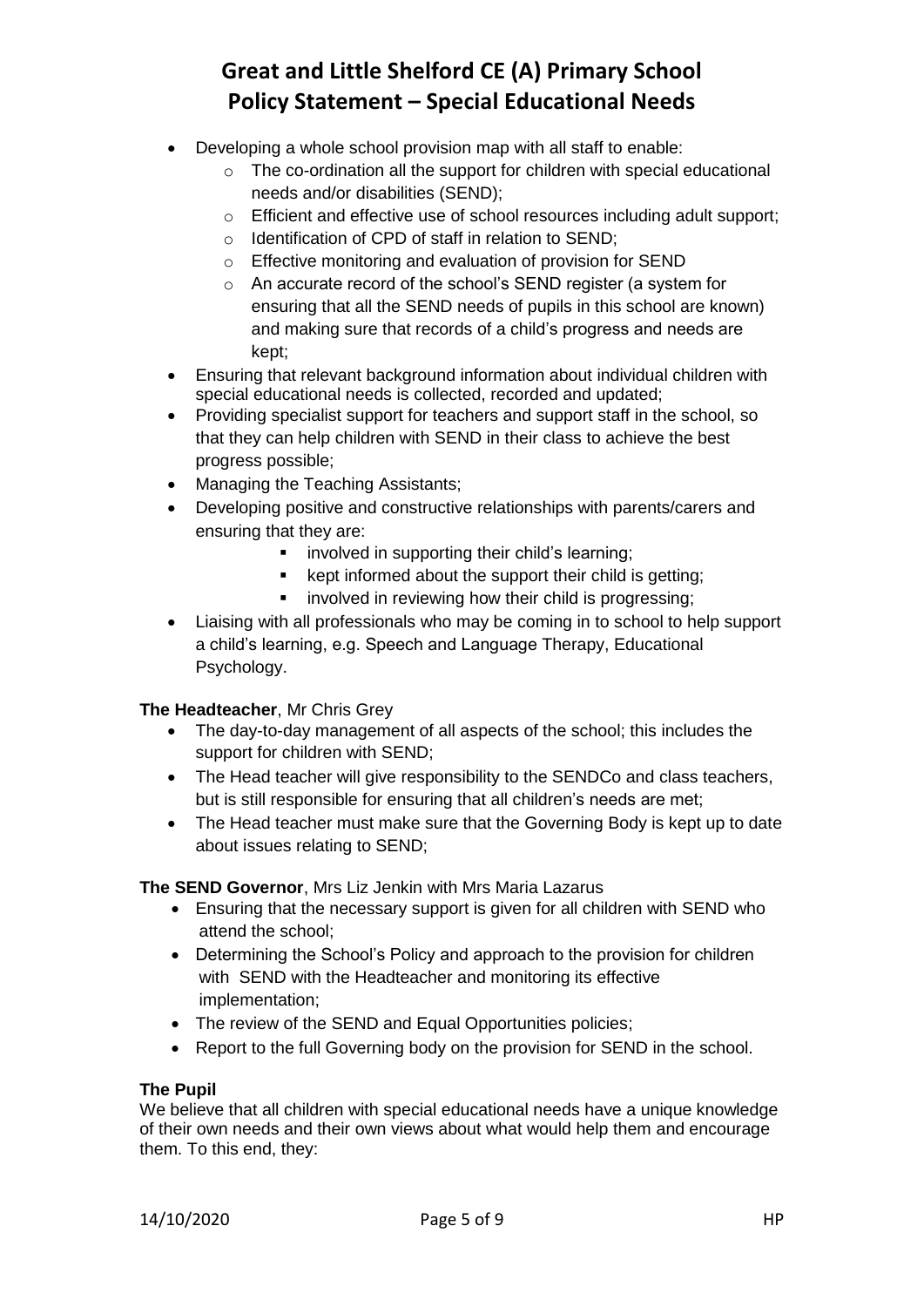- Participate in the setting of targets, monitoring progress and review of targets
- are consulted and their views taken into account when decisions are being made about their education.

### **The Parent(s)/Carer(s)**

We believe that parents have key information to offer and play a critical role in their children's education. All parents of children with special educational needs should feel that they are treated as partners and:

- Work in partnership with the school to support their child's learning;
- Participate in setting and reviewing the targets and provision and support their child's learning at home;
- Know what they can expect as an entitlement for their child and are provided with information, advice and support during assessments of their children. (See links to the Local Authority's Local Offer (in relation to SEND) and the Parent Service- SENDIASS (SEND Information Advice and Support Service) at the end of this document and on the School's SEND Information Report stored on the school website)

### **4. Graduated Response to provision for SEND:**

The graduated response to providing support for children with SEND is an approach which is recommended by the Code of Practice (2014) under the Education Act (1993) and is adopted by Cambridgeshire Local Authority. This is an outline of those graduated response steps:

- High Quality Teaching within the classroom
- SEND support through the APDR cycle (Asses, Plan, Do and Review provision in school
- Education, Health and Care Plan(EHCP)

### **High Quality Teaching**

### **All teachers:**

- Have the highest expectations for all pupils in their class
- Organise their classrooms and plan and deliver lessons to create a stimulating learning environment to motivate pupils who learn in a variety of ways and facilitate their learning
- Personalise learning to the needs of each pupil providing differentiated work as needed
- Collaborate with additional adults working in their classrooms and plan for their effective and efficient deployment to enable a positive impact on pupil learning outcomes.
- Involve children in monitoring and making decisions about their own learning
- Use specific strategies as part of universal support (which may be suggested by the SENCo) to help all children to learn successfully.
- Monitor the progress of all pupils (using the assess-plan-do-review cycle) and are able to identify if there are gaps in a child's learning/understanding or if the child is making slower than expected progress.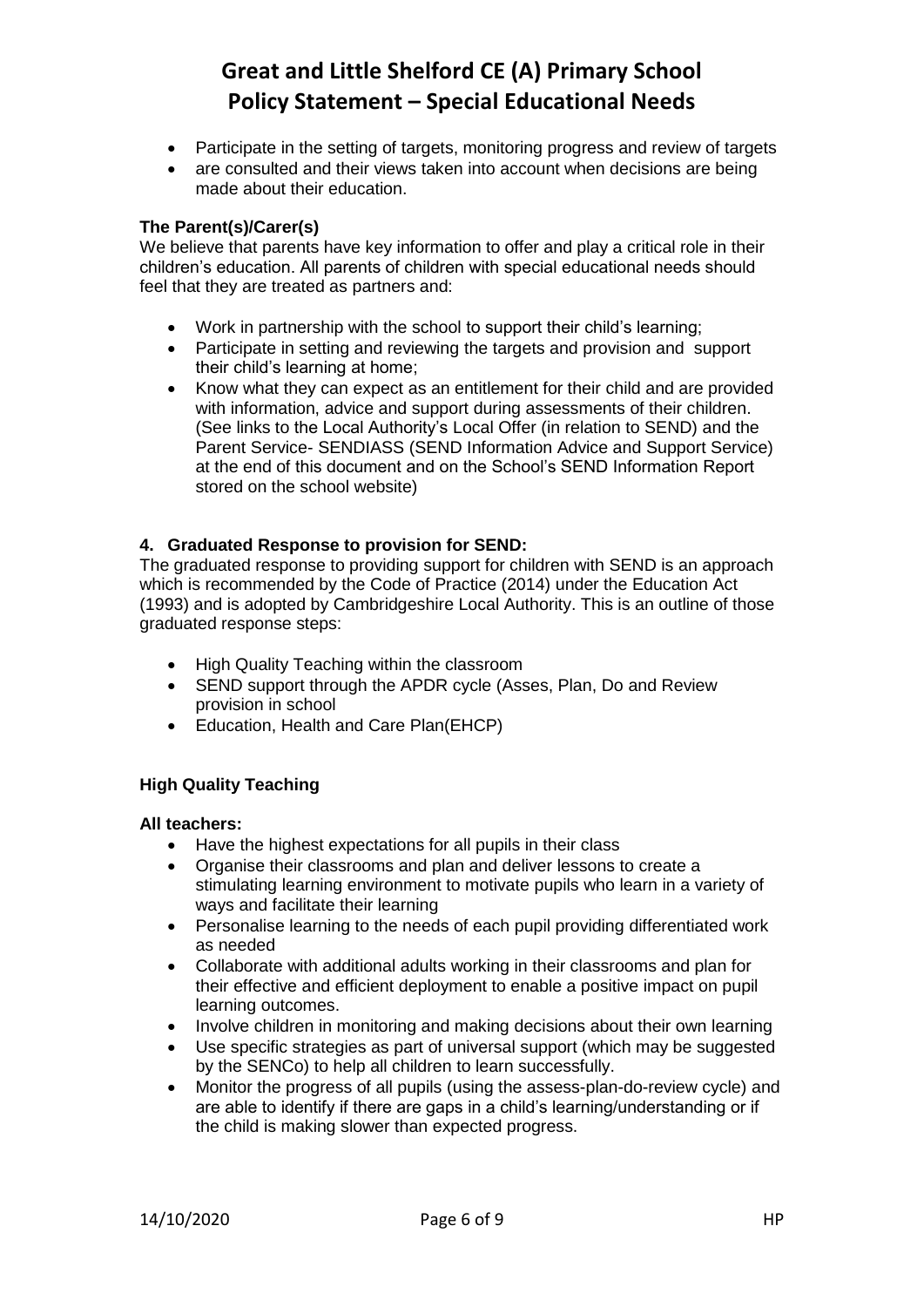- Discuss children's progress at the termly pupil progress meetings with the Senior Leadership Team (SLT) and consider next steps to support their learning.
- Raise concerns about a child's progress in order to gain additional advice from the SENCo
- Communicate with parents/carers (in addition to the set reporting cycle within the school) if there is concern about their child's progress.
- Maintain accurate the records of assessment and provision relating to all pupils in their class

### **SEND Support**

If a pupil does not make progress or is assessed as working below expectations for their year group despite high quality teaching, the next step in the graduated response process would be to provide SEND support. The teacher and, or in consultation with, the SENDCo:

- Meets with parents/carers to discuss and agree this step
- Places the child on the school's SEN Register
- Draws up a Plan with both the child and parents to:
	- o Identify strengths and areas for improvement for the child
	- o Set SMART targets with clear success criteria for the child to achieve over a term.
	- o Identify evidence-based interventions and resources that are additional to or different from those provided as part of the School's usual differentiated curriculum which the school will provide
	- o Identify how the child themselves and the parents/carers can support the child's learning
- Review the progress made, following the interventions using pre-intervention and post-intervention assessments to measure the impact of interventions together with the views of the child and the parents/carers, and plans the next steps

This forms the "assess  $-$  plan  $-$  do  $-$  review" cycle that is ongoing to enable provision to be refined and revised as necessary as the child's understanding develops and achieves good progress and outcomes.

The SENCo may draw on the advice/assessment of outside specialists if a child's needs meet the threshold for accessing their services and consider a range of different teaching strategies/approaches and resources.

> *'Schools should involve specialists if your child continues to make little progress or work at substantially lower levels than expected'*

> > *SEND Code of Practice 6.59*

Consequently:

 An Early Help Assessment (EHA) may be jointly completed as part of the referral process to document a holistic picture of the child. Information is only shared with outside agencies as permitted by parents/carers. As a result of this, an additional support plan may be written for the child that will be reviewed in regular Team around the Family (TAF) meetings.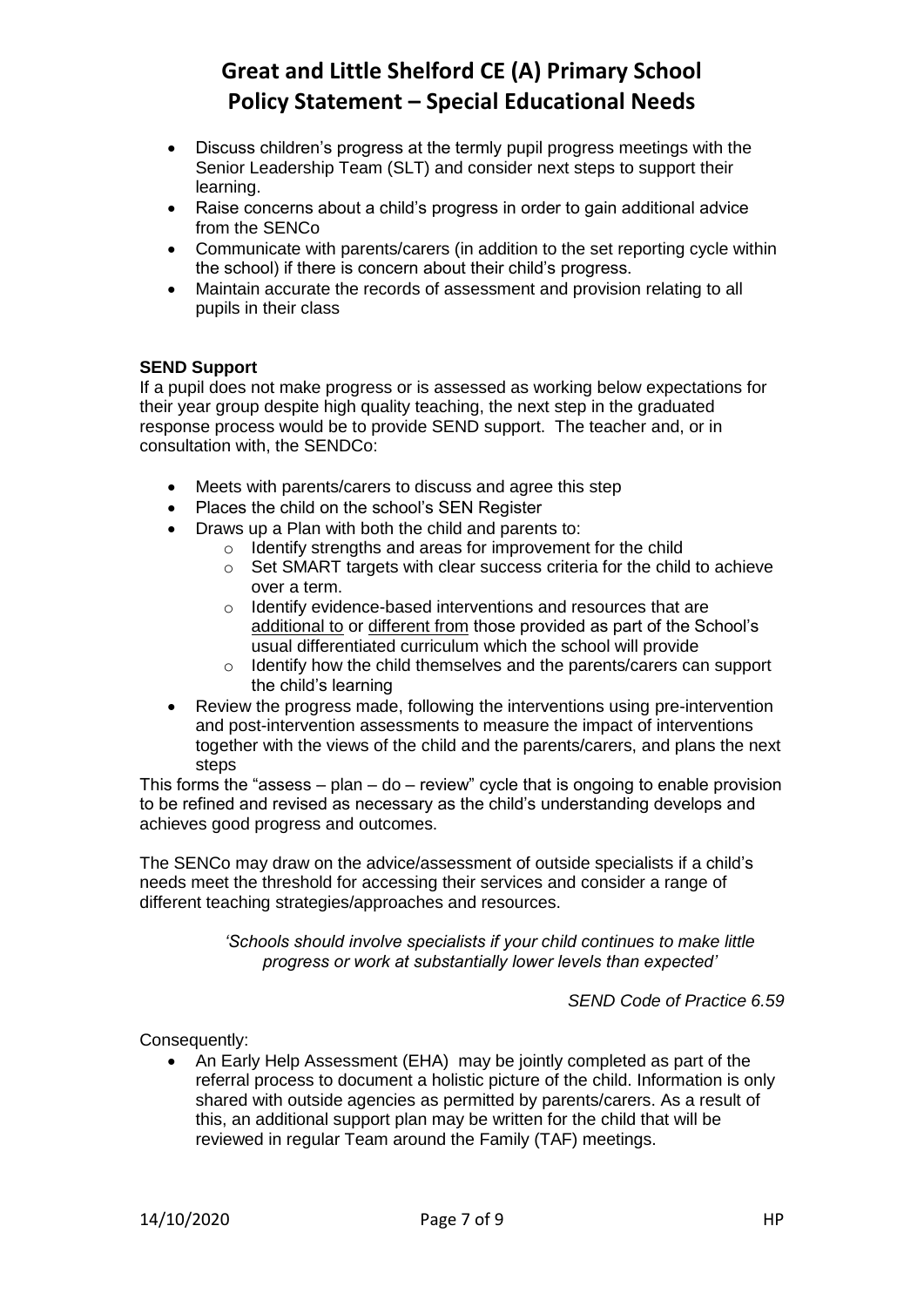- The SENDCo may involve outside specialists in the review process of in class strategies and interventions. However, the embedding of these remains the responsibility of the class teacher.
- Care Plans, including intimate care plans, are devised for individual children who have multiple medical needs. This will be drawn up in consultation with parents and outside specialists where appropriate.
- The SENDCo considers whether the pupil meets the criteria to justify an application for Statutory Assessment towards an Education Health Care Plan (EHCP)

### **Education, Health and Care Plan (EHCP)**

For a very few pupils, the help given by schools through Additional Support (APDR cycles) is not sufficient to enable the pupil to make adequate progress. It will then be necessary for the school, in consultation with the parents and any external agencies already involved, to consider whether to ask the LA to initiate a statutory assessment towards an EHCP. (**NB** The assessment will not always lead to an Education Health Care (EHC) Plan, and may indicate ways in which the school can meet the child's needs without the need for any special educational provision to be determined by the LA through an EHC Plan)The Local Authority panel will consider the need for an EHC Plan for a child based on the evidence provided by the school, the parents/carers and the child. If appropriate, an EHC Plan will be drawn up and the provision will be monitored and reviewed regularly as per Code of Practice guidelines.

Occasionally children may not be suitable for this graduated procedure and if they have severe or multiple educational needs or complex medical needs on entry to Shelford, multi-agency responses may be put into place immediately.

### **5. Admissions/transitions**

The admissions arrangements for all pupils are in accordance with national legislation, including the Equality Act 2010. Admission applications from parents of children with special needs are processed according to the criteria outlined in the School's Admission Policy. Where the school is named in an Education Health Care Plan school will have been consulted during the process that made this decision.

The Early Years Foundation Stage staff and SENDCo liaise with the staff and SENDCo of the pre-school settings that feed into the school to discuss and plan for the needs of pupils prior to admission to Gt and Lt Shelford CE (A) Primary School. The Year 6 staff and SENDCo liaise with secondary school staff to discuss and plan for the needs of pupils prior to transition to new schools. Parents/carers and pupils (in an age appropriate manner) are consulted regarding the transition arrangements for their children.

### **6. Cultural Diversity:**

We are aware that the identification and assessment of children whose first language is not English needs special care. Lack of competence in English is dealt with sensitively